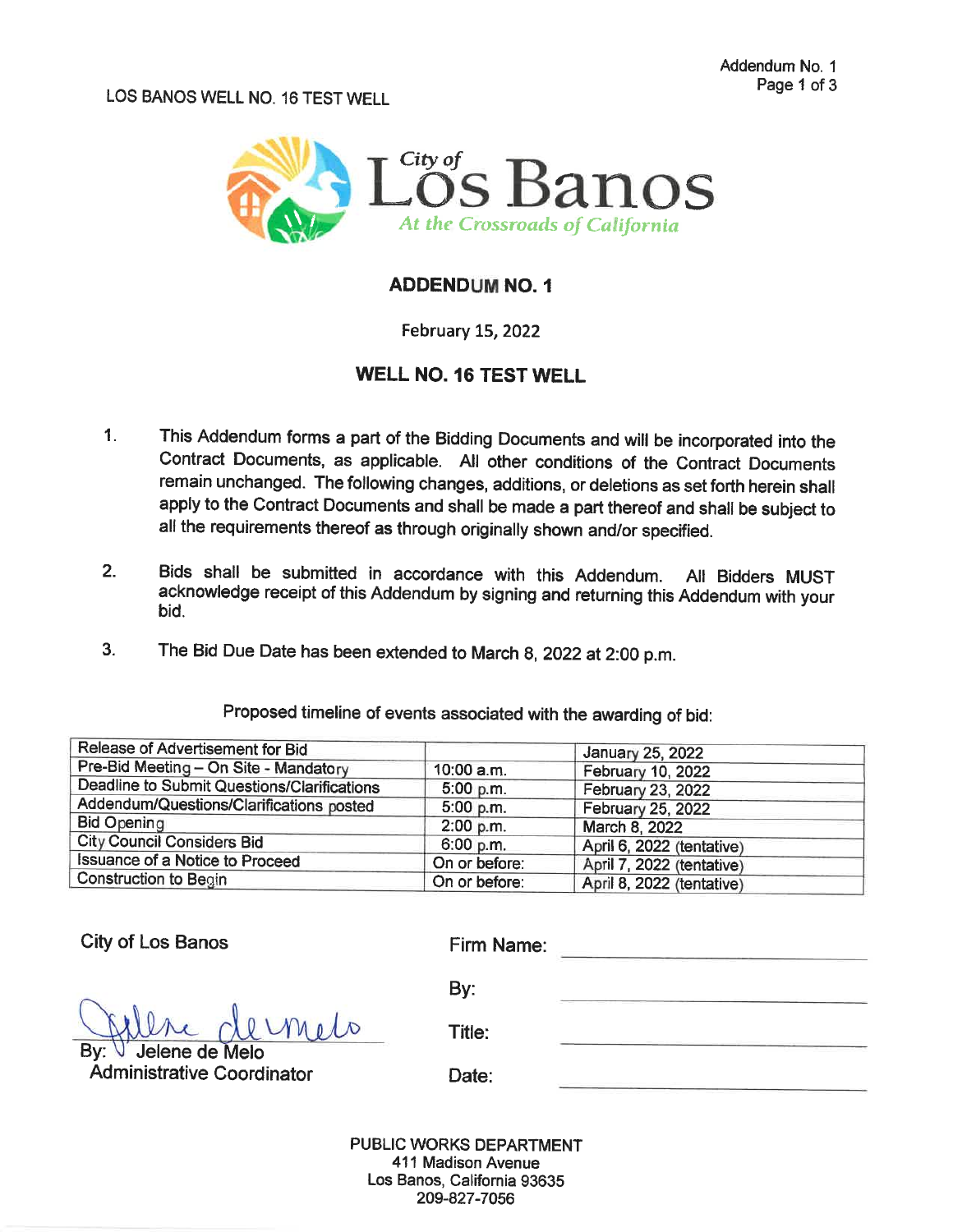# **Revisions to Plans and Specifications**

The replacement referenced below and in ATTACHMENT 1 shall become part of the Contract Documents.

Specification Section 33 21 00 - Well 16 Casing Hammer Test Hold Drilling<br>replaced with Section: 33 21 00 - Mud Rotary Test Well Drilling and Sampling. Item No. 1: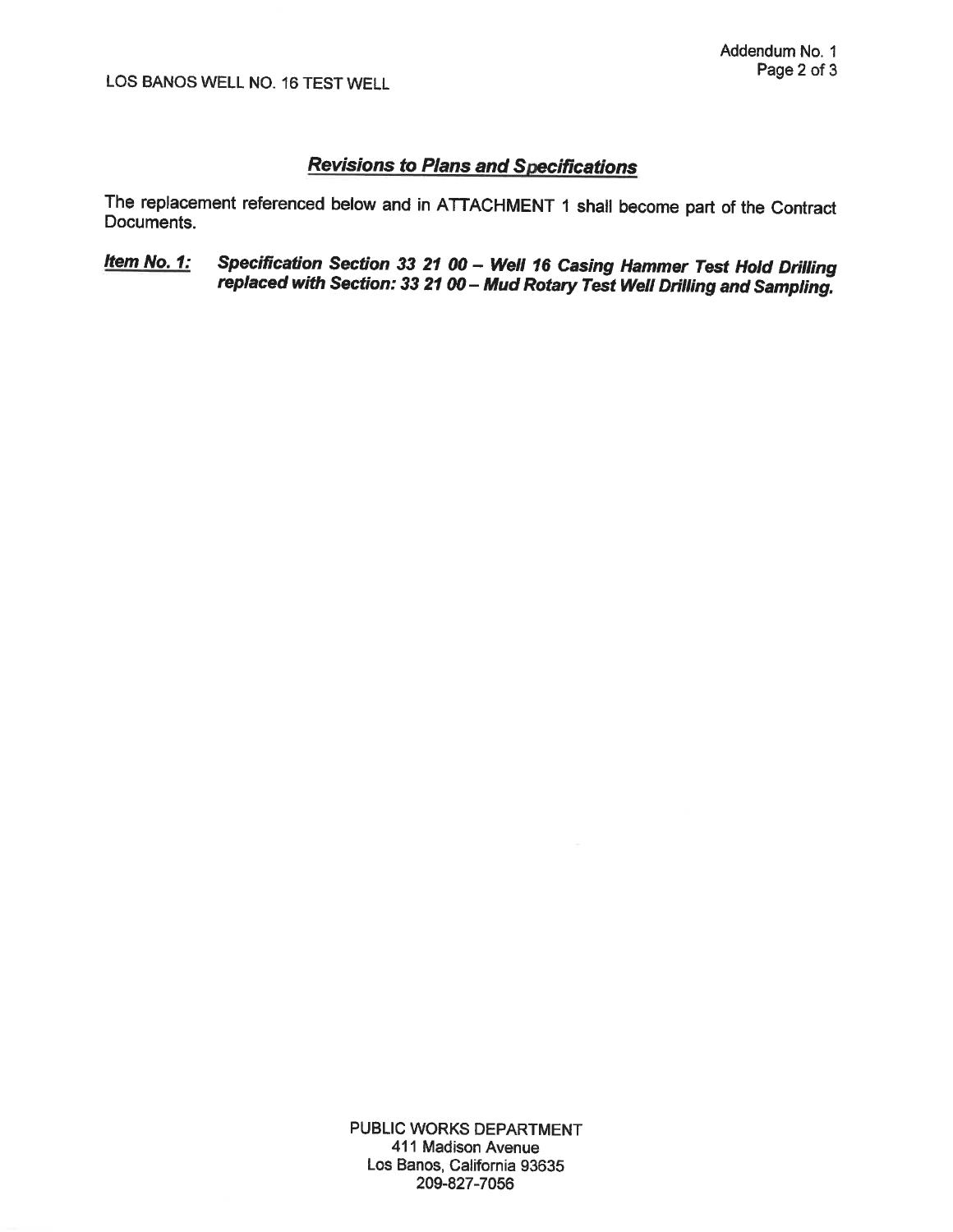LOS BANOS WELL NO. 16 TEST WELL

# **ATTACHMENT 1**

PUBLIC WORKS DEPARTMENT 411 Madison Avenue Los Banos, California 93635 209-827-7056

 $\sim$   $\sim$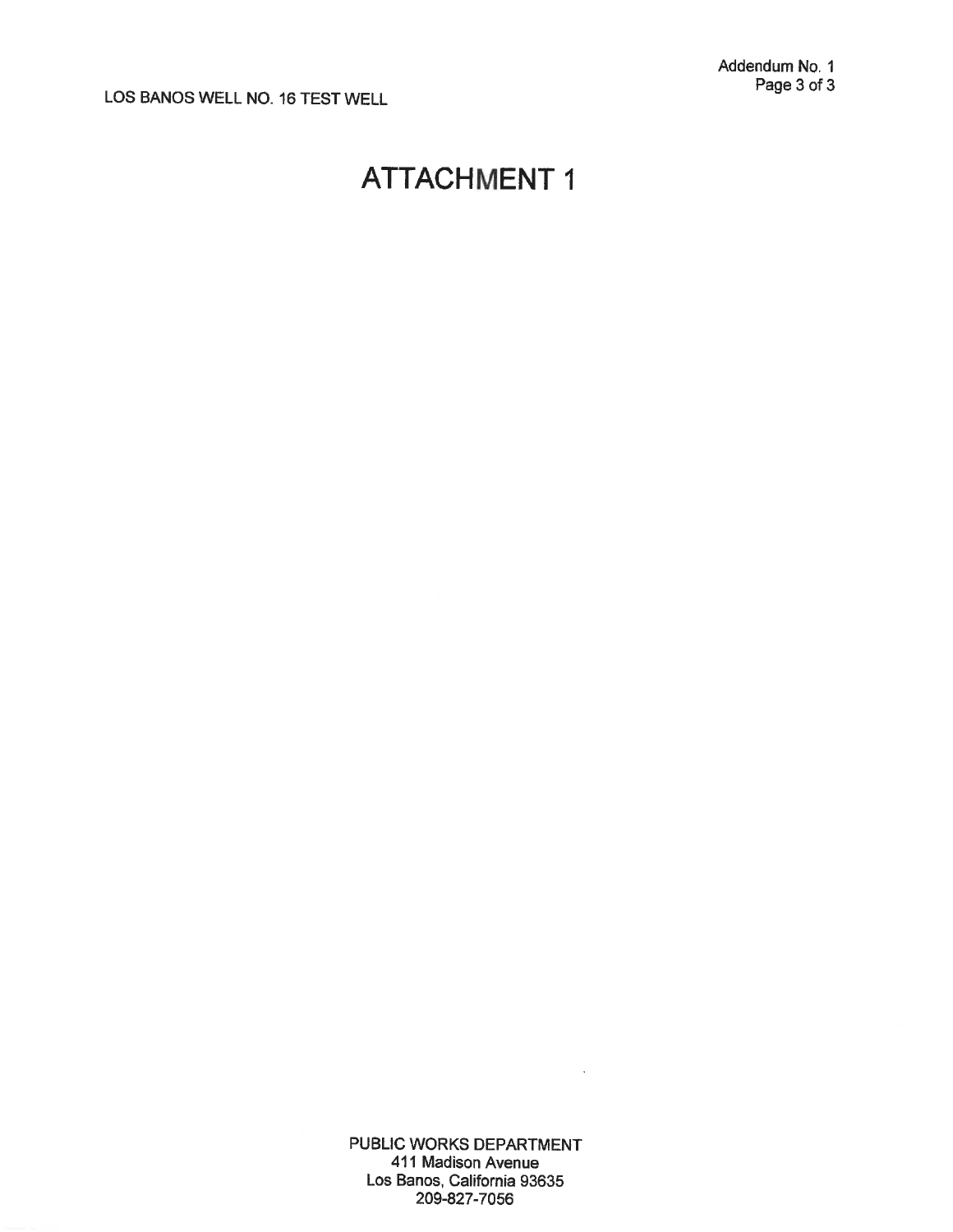## SECTION 33 21 00

# TEST WELL DRILLING AND SAMPLING

#### PART 1 GENERAL

#### 1.1 WORK INCLUDED

- A. The work consists of drilling and destroying one (1) test well to a depth of up to 320 feet or into the Corcoran Clay using the reverse circulation method of drilling and collecting zone specific water samples.
- B. The top of the Corcoran Clay is projected to be about 280 to 310 feet deep at the site.
- C. The purpose of the test well is to allow collection of drill cuttings, geophysical logging of the hole upon completion to total depth, and collection of depth zone specific water samples for water quality testing purposes, as described in these Specifications.
- D. Upon completion of drilling and sampling of the test well, the Contractor shall properly abandon the bore hole.

#### 1.2 SUBMITTALS

A. The Contractor shall prepare a final report containing, as a minimum, the following information for the test well: Driller's log, electric log, deviation log (geophysical logging to be performed by a subcontractor approved by the Engineer and paid for by Contractor), and sieve analysis results for up to eight (8) cutting samples as selected by the Engineer (to be paid for by Contractor).

#### 1.3 STANDARDS AND PERMITS

A. The test well shall be drilled in accordance with the Merced County Water Well Ordinance, the California Water Well Standards, and as described in these Specifications. The Contractor shall obtain, and pay for, a well drilling permit from Merced County, and shall report the results of the drilling to the California Department of Water Resources. In addition, the Contractor shall conform to State and County requirements for destruction of the test well.

#### 1.4 EXPERIENCE AND LICENSE

- A. The test well shall be drilled by a qualified well driller with experience in construction of public water supply wells.
- B. The Contractor shall have at least 5 years of experience in drilling public water supply wells to a depth of at least 1,000 feet using the drilling and sampling methods as specified. The Bidder shall submit to the Owner and Engineer three references for whom reverse rotary drilling of public supply wells, as described in these Specifications and to at least these depths, was performed and for whom water samples were collected from the pilot holes as specified herein, if so requested prior to contract award. In listing these references, the Bidder shall give the name of the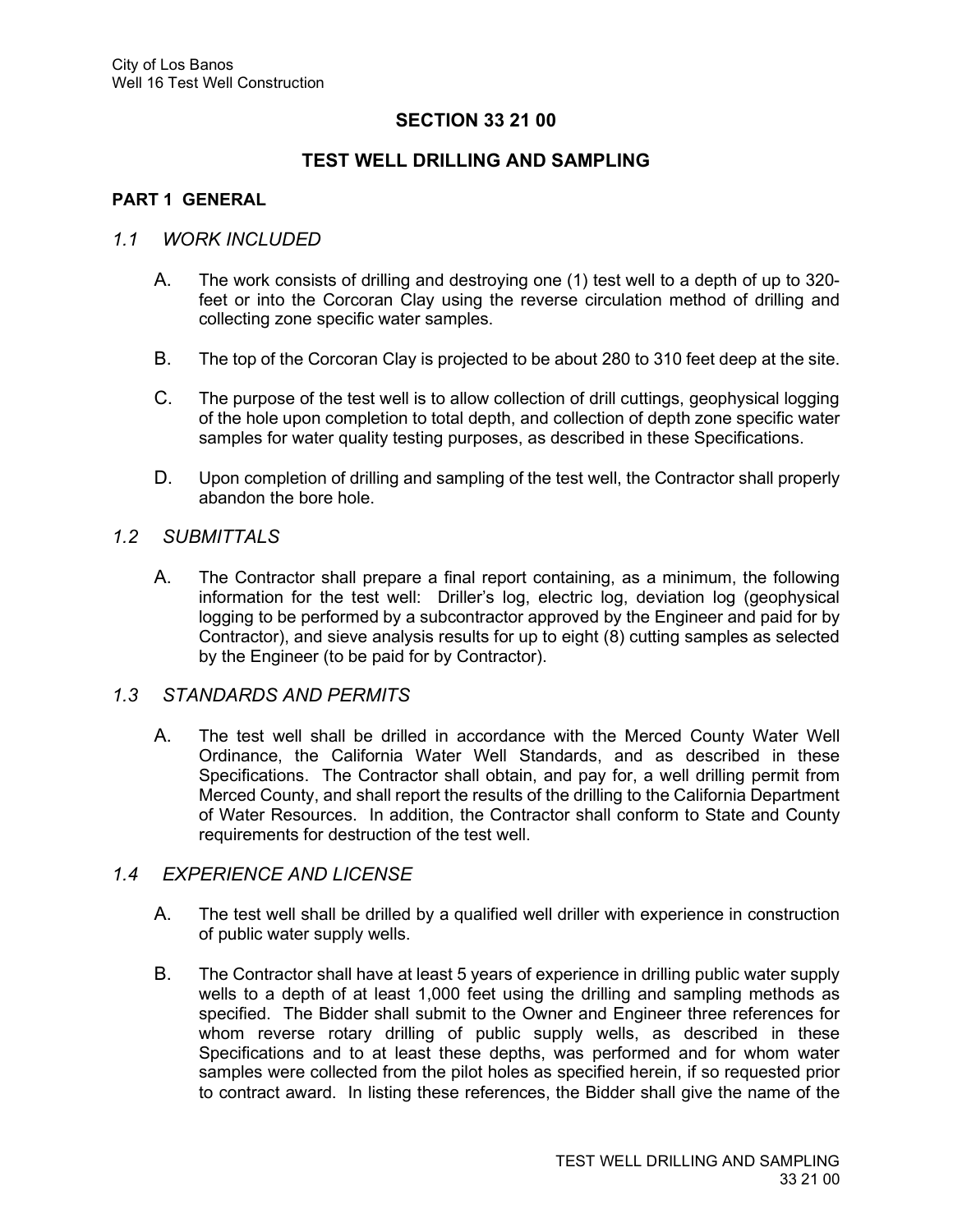person or firm for whom the work was performed, the address and telephone number at which that person or firm can be contacted, and a description of the work performed. Determination that the experience is inadequate shall be grounds for rejection of the bid.

C. Well driller must possess a C-57 Well Drillers License, valid in the State of California.

### 1.5 ORDER OF WORK

- A. Upon completion of drilling the test well, Contractor shall furnish copies of the drilling log, the electric log (e-log), the deviation log and suitable bagged drill cutting samples for review by the Engineer.
- B. Engineer shall identify zone depths for sampling. Contractor shall sequentially construct zones and develop each zone for sampling.
- C. The Contractor shall then fill and properly abandon the test well after zone sampling and testing are complete.

## 1.6 WORK TO BE PERFORMED BY THE CONTRACTOR

- A. All drilling and other work incidental to the test well shall be performed by the Contractor. The Contractor shall drill the test well by the reverse rotary method.
- B. The Contractor will prepare and maintain access to the work area as well as provide sufficient room for the efficient operation of his equipment within the project limits. Contractor shall provide temporary fencing to enclose the work area and all stored equipment. The Contractor will be held as having examined the drilling site and access roads in order to acquaint himself with local conditions, as no allowance will be made after the bid has been accepted for any errors or omissions made by the Contractor due to site conditions.
- C. The Contractor shall diligently pursue all work to completion. Upon completion of the well, the Contractor shall level the drill site, and remove all materials incidental to the drilling operations.
- D. The Contractor shall, at his own expense, furnish all equipment, material (including lost circulation materials), supplies, and personnel necessary to perform the work (including, but not limited to, drilling rig, water truck, a crew comprised of experienced drillers, and helpers).
- E. The Contractor shall pay any federal, local, or state taxes assessed or levied on account thereof, in accordance with the practices generally acceptable for the nature of work to be performed under this Contract.
- F. The entire cost of furnishing, transporting, unloading, hauling, handling, sorting, and caring for all equipment, materials, tools, and supplies, and of removing same from the site of the work as hereinafter specified, shall be included in prices bid in the proposal for the work for which the materials are required. The drilling shall be done with well drilling equipment of proper type and size and in good working condition so that the work can be performed without interruption arising from defective or improper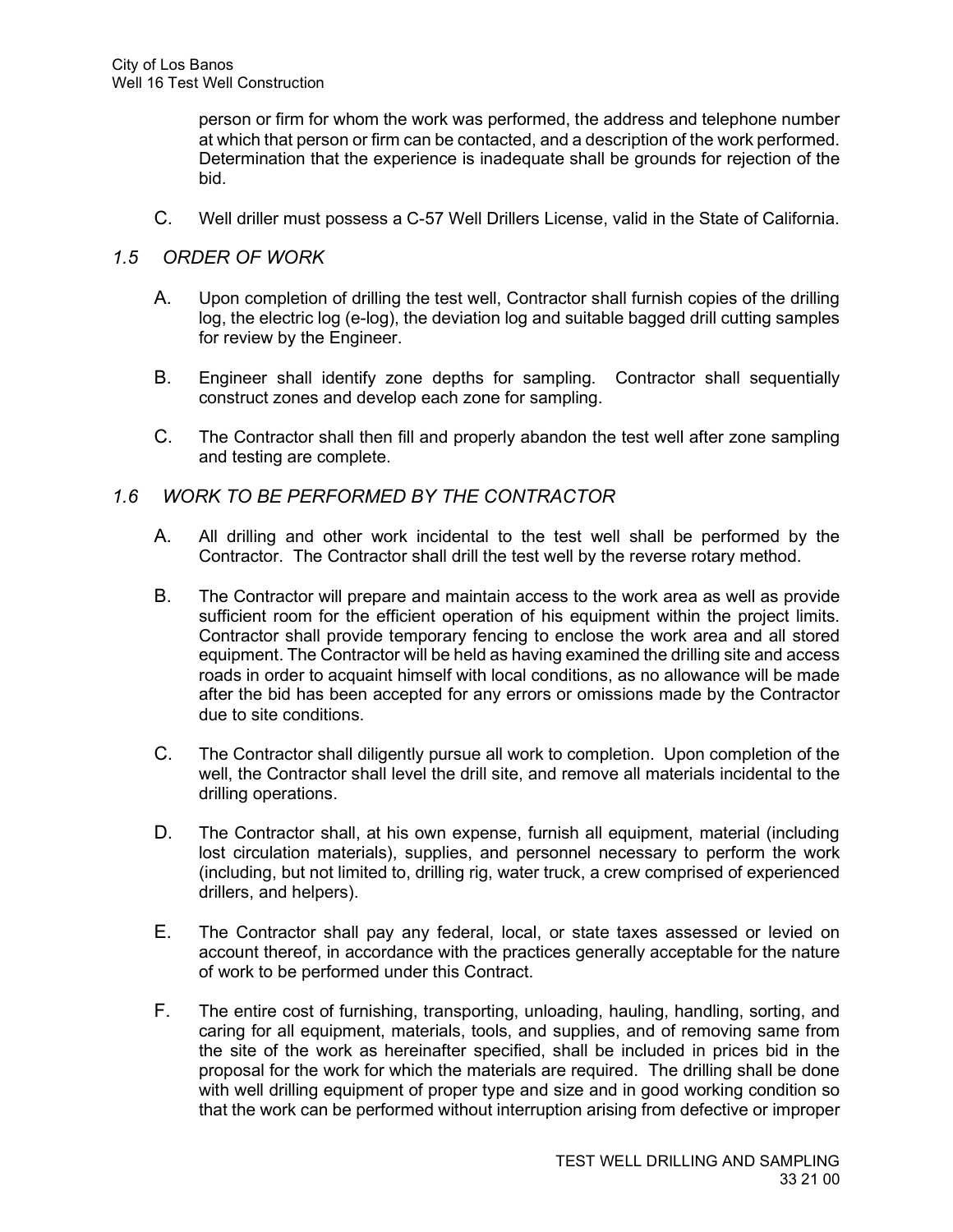equipment. All materials that will become a part of the completed work shall be new. All equipment, materials, tools, and supplies not a part of the completed well shall remain the property of the Contractor and shall be removed from the site upon completion of the work. All materials to be stored shall be stored at the drilling site within a fenced enclosure.

## 1.7 SECURITY

- A. The work area shall be fenced with a temporary 6-foot-high chain link fence during drilling and all other operations. The fence shall be constructed and maintained in good condition throughout the course of the work so as to exclude unauthorized persons and animals from the well site. The fenced area shall be posted with "NO TRESPASSING" signs visible from all angles of approach.
- B. The Contractor shall provide, at all times during the duration of the Contract, suitable means of protecting the test well from the entrance of foreign objects.

## 1.8 NOTIFICATION

- A. The Contractor shall give notice to the Engineer of specific operations as follows:
	- 1. At least 72 hours advance notice of start of drilling operations at the test well site.
	- 2. At least twelve (12) hours advance notice of test well destruction.
- B. Upon completion of the test well, the Engineer shall have up to fourteen (14) calendar days to review the results of the geologic sampling and logs, where after the Engineer shall instruct the Contractor to proceed with destroying the test well.

## 1.9 BORE HOLE ABANDONMENT

A. In the event the Contractor shall abandon a well because of loss of tools or other causes which are his responsibility, or if the well fails to conform to these Specifications and the Contractor is unable to correct the condition at his own expense or negotiate a mutually-acceptable cost reduction for deviations from the Plans and Specifications, it shall be considered an abandoned well, and the Contractor shall immediately start a test well at a nearby location designated by the Engineer. The Contractor shall destroy the old test well by filling with sand-cement grout completely from bottom to top and in conformance with regulations of the Merced County Water Well Ordinance. Contractor shall notify Merced County Health Department and arrange for Health Department inspector to witness sealing.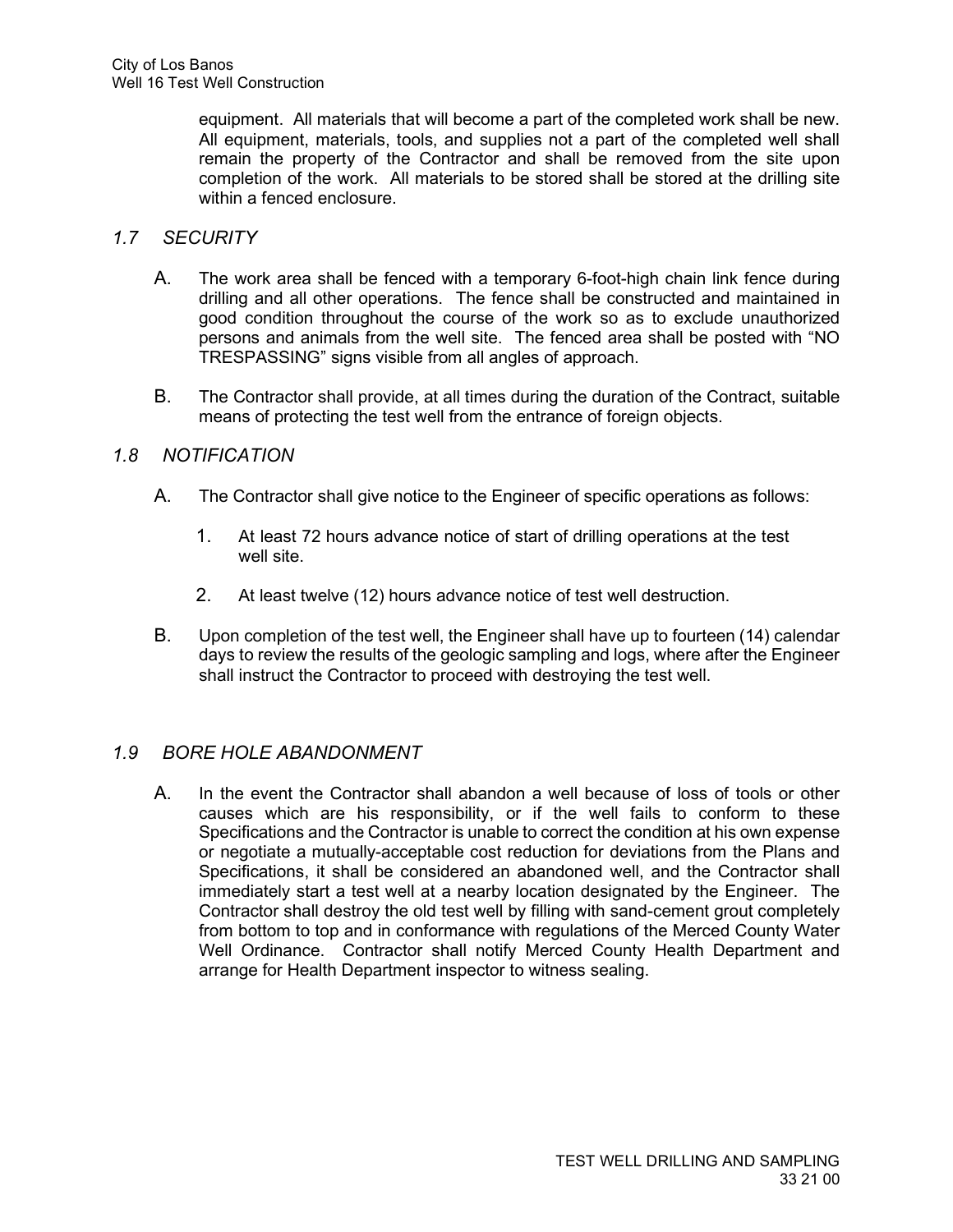## PART 2 PRODUCTS

#### 2.1 CONDUCTOR CASING

- A. At the Contractor's discretion, a temporary conductor casing may be installed for stability. The conductor casing shall be manufactured in accordance with the latest edition of ASTM A252, Grade 2, and the following conditions:
	- 1. The diameter shall be 20-inches minimum (nominal), and the wall thickness shall be at least 0.25-inches
	- 2. The casing sections shall be factory assembled in not less than 20-foot lengths.

### 2.2 NEAT CEMENT OR SAND CEMENT GROUT

A. Sand cement grout shall be composed of not more than two parts by weight of sand and one part of Portland Type II cement to 4.5 to 6.5 gallons of clean water per sack of cement.

#### 2.3 DRILLING FLUID

- A. Water alone shall be employed as a drilling fluid in the test well unless prior approval is given by the engineer.
- B. The Contractor shall dispose of surplus drilling fluid in a manner acceptable to the Owner and Engineer and in compliance with local, state and federal laws and regulations. The Contractor is responsible for transporting and disposing well development and test water offsite. The Contractor's bid proposal shall include all costs associated with providing any required discharge piping to an approved discharge site.
- C. Water used for this project will be supplied by the Owner from a nearby City hydrant (likely near Ortigalita Road and Sandra Street). The Contractor shall furnish his own equipment for transporting and applying water. Such equipment shall meet the approval of the Engineer. The Contractor shall obtain a backflow prevention device with a flow meter from the City and pay the City's refundable deposit. The Contractor shall pay for water used at the completion of the project at the City's current rate.

#### PART 3 EXECUTION

#### 3.1 COMMUNICATIONS WITH CONSTRUCTION SUPERVISOR

A. A fluent English-speaking supervisor shall be on-site at all times work is occurring on the work site.

# 3.2 HOURS OF OPERATION

A. Drilling operations may proceed continuously, 24 hours per day, as approved by the Engineer. When work is expected to occur between the hours of 7 pm and 7 am the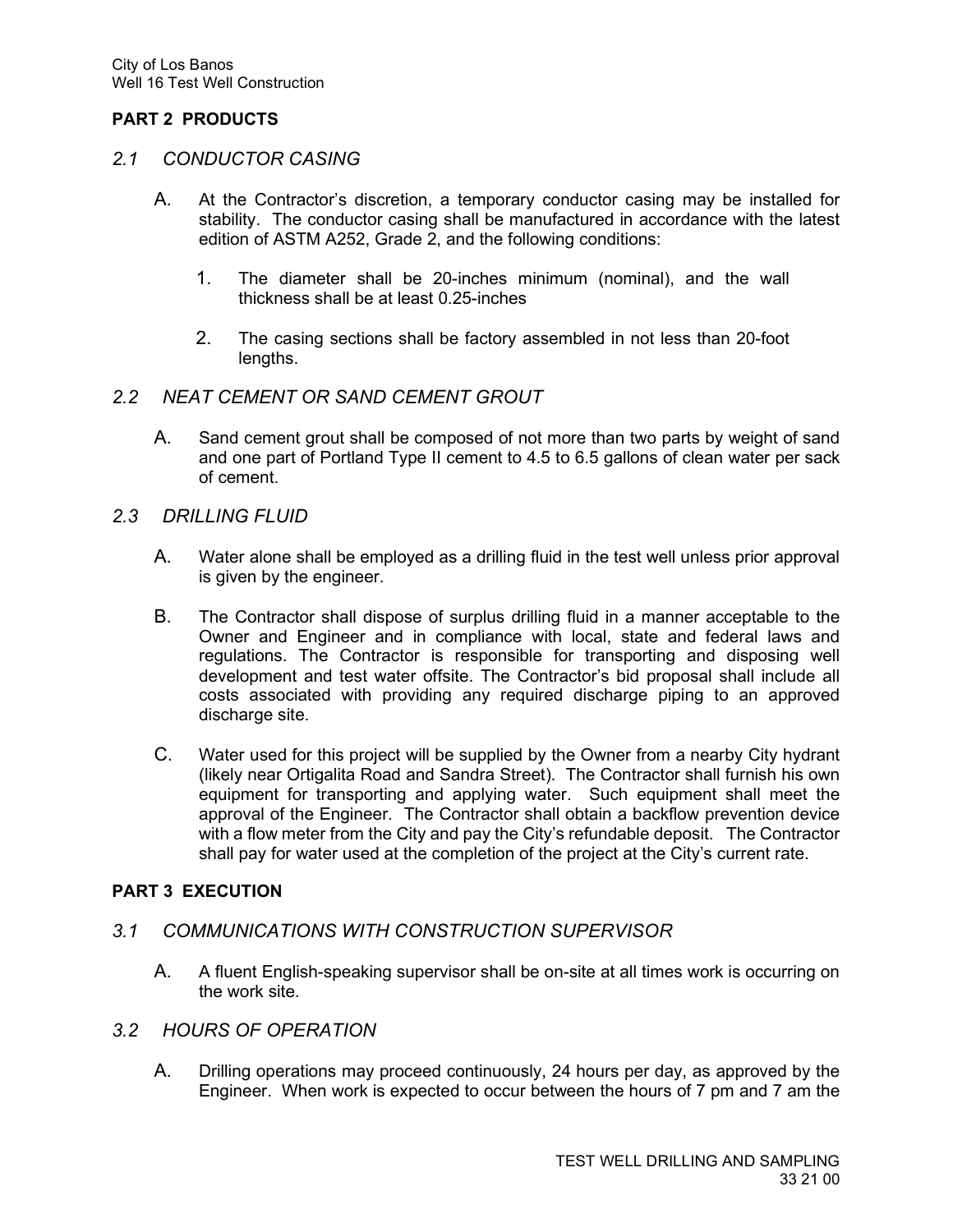Contractor shall notify all residents within 500 feet of the impending construction activity.

## 3.3 INSTALLING CONDUCTOR CASING

- A. A 20-inch diameter (minimum) conductor casing shall be installed to a depth of at least 50 feet below natural grade. The conductor casing shall be set in a hole not less than 26 inches in diameter. It shall be securely anchored at the ground surface to prevent falling.
- B. Care shall be taken to install the conductor casing plumb. Centralizers shall be welded to the conductor casing at intervals not to exceed 20 feet to center the casing in the bore. The centralizers shall be constructed of  $\frac{3}{6}$ -inch-thick by 2-inch-wide steel strips so shaped as to form a guide approximately 2.5 inches from the casing well.
- C. Each strip shall provide at least 1-foot length of bearing surface at the bore interface. A minimum of three strips shall be provided at each circumferential location for centering the casing. Centralizer strips shall be located on the same vertical alignment to minimize interference with placing the sealing material as specified.
- D. After the conductor casing has been installed, the annular space between the conductor casing and the bore hole shall be sealed with cement grout. The cement grout shall be placed by pressure grouting with the use of a tremie pipe. The cement grout shall be placed through the tremie pipe, and the pipe shall be gradually withdrawn as the cement rises in the annulus. The quantity of cement grout placed in the annulus shall not be less than the computed volume of the annulus. A quantity less than the computed value will be judged as an indication of voids, and measures shall be taken by the Contractor to eliminate the apparent voids. Upon completion of cementing, cement shall be visible above the surface of the ground outside the conductor casing. After cementing operations are completed, the cement shall be left undisturbed for a period of not less than 24 hours. Contractor shall notify Merced County Health Department prior to placing the grout seal.

#### 3.4 METHOD OF DRILLING

A. The test well shall be drilled by the reverse rotary method of drilling.

## 3.5 MUD PIT DESIGN

- A. The mud pit recirculation sump shall have a capacity no less than 3 times the expected volume of the completed hole. The compartment layout shall provide a maximum removal of cuttings by settling from the circulating fluid.
- B. The mud pit sump shall be above ground. Excavation of a mud pit will not be allowed.

#### 3.6 TEST WELL DRILLING

A. The standard reverse rotary method will be used to drill the test well to an anticipated depth of up to 320 feet. The exact depth to which the test well shall be drilled will be determined by the Engineer. The Contractor shall be responsible for keeping the hole open to the total depth of the hole. The hole will be a minimum of fifteen inches in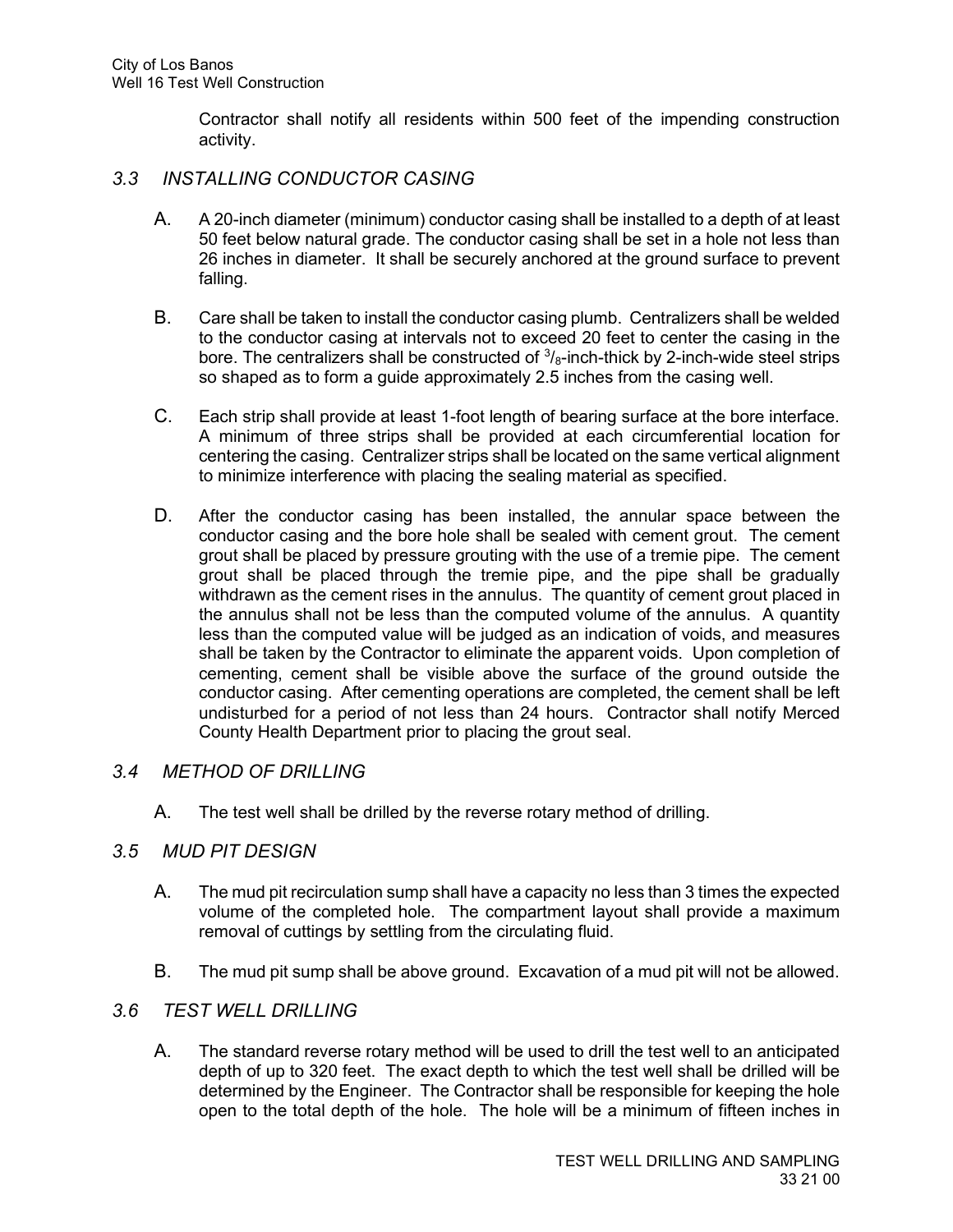diameter. The purpose of the test well is to allow collection of drill cuttings and geophysical logging of the hole upon completion to the total depth. In addition, the test well will be used to obtain depth zone specific water samples for water quality testing.

- B. Samples of drill cuttings from the bottom of the conductor casing to total depth shall be collected at changes of strata or at 10-foot depth intervals, whichever is less, and placed in separate bags or containers. These samples shall be plainly marked with the depth.
- C. The Engineer shall select up to eight cutting samples for sieve analysis to allow final design of slot size and gravel pack for the eventual production well. Contractor shall be responsible for having the sieve analyses performed, at the Contractor's expense.
- D. An electric log and a deviation log will be run in the borehole, and it is estimated that two hours will be required for the logging. The Contractor will be responsible for retaining a logging subcontractor, at the Contractor's expense, to perform the geophysical logging. Contractor shall remain at the site during logging and cooperate with the logger in running the logging tools in the hole. All work shall conform to the Contract plans and specifications, the County of Merced, the State of California Standard Specifications, and local and State permits and ordinances for drilling of test holes and wells.

## 3.7 DISPOSAL OF SURPLUS DRILLING FLUID AND CUTTINGS

- A. The Contractor shall dispose of the surplus drilling fluid and cuttings in a manner acceptable to the Owner. Drill cuttings shall be maintained in a confined area and be disposed of at the Los Banos Municipal Airport disposal site. See Attachment 1 for disposal location map.
- B. The Contractor shall comply with the Central Valley Regional Water Quality Control Board Resolution No. R5-2008-0182, "Waiver of Reports of Waste Discharge and Waste Discharge Requirements for Specific Types of Discharge Within the Central Valley Region", for the disposal of drilling fluid and cuttings.

## 3.8 DEPTH ZONE SPECIFIC WATER SAMPLING

- A. After completion of test well drilling and logging, the Contractor will perform depth zone specific water sampling. Upon notification by the Engineer to perform such sampling, the Contractor will prepare a formation testing tool to sample formation water from selected depths. The tool will consist of 30 feet of approved diameter pipe that contains 20 feet of perforated section (see plans) on the lower end of the casing, with a plate welded to the bottom of the section. The tool will be connected to an approved diameter drill pipe to allow air-lifting a minimum flow of water of 200 gpm against a head of 300 feet.
- B. Engineer, upon review of drill cuttings and geophysical log, shall determine zones to be sampled and location of bentonite seals. Prior to placing the drill pipe and testing tool at the lowest desired depth, a 10-foot seal shall be placed in the hole followed by 5 feet of fine sand. Then with the drill pipe and testing tool set at the desired depth, a sufficient amount of selected gravel will be placed in the hole to fill to depth 10 feet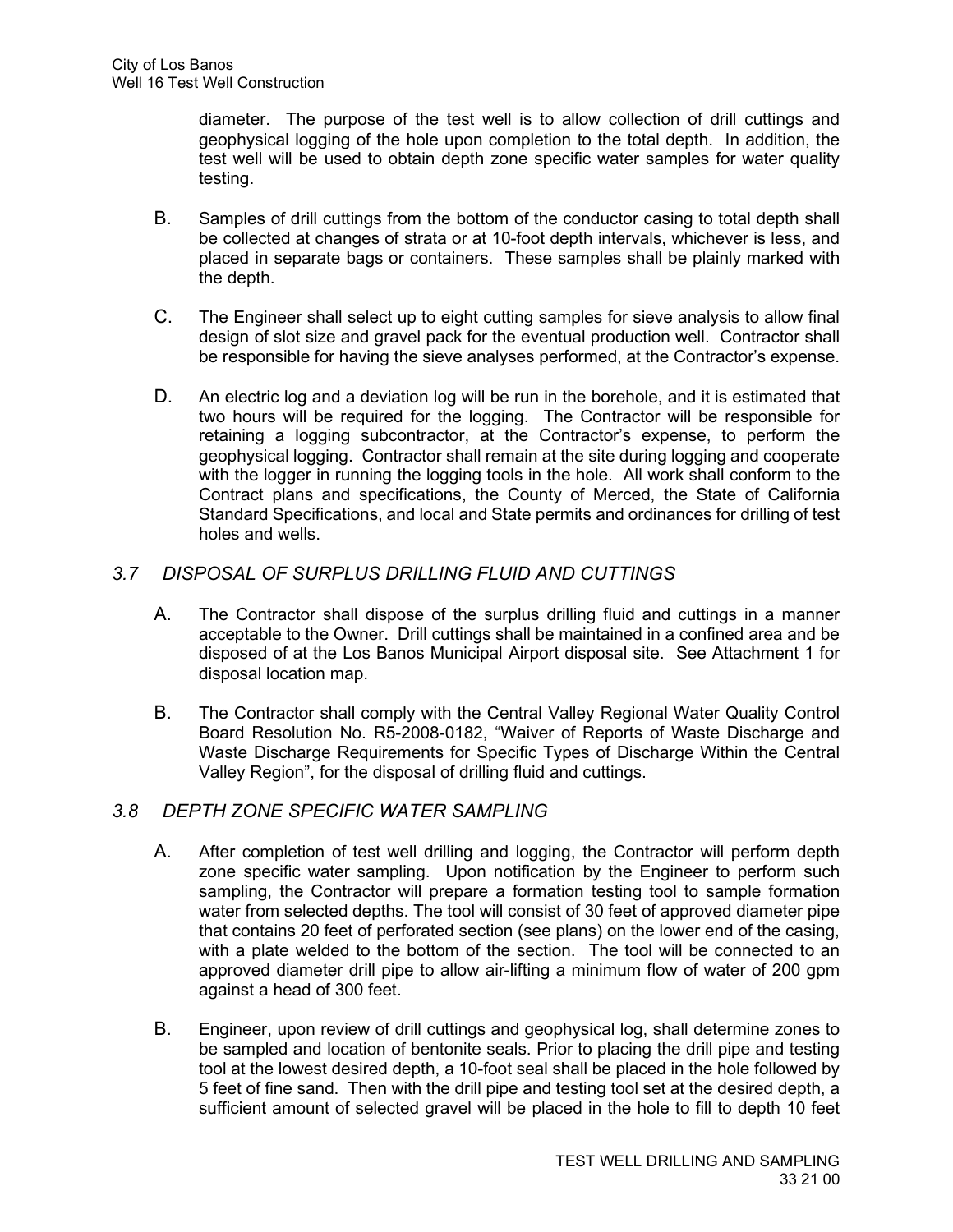above the top of the perforated section. To facilitate sampling, the gravel pack material for sampling should be selected to screen out the finest formation encountered and to be compatible with the  $1/16$ -inch sampling tool slot. Then 5 feet of fine sand will be placed atop the gravel followed by 10 feet of bentonite placed on the sand. The gravel, sand and bentonite shall be placed with a tremie pipe.

- C. The well should be air-lifted at a rate of 200 gpm, if possible, for at least 6 hours and until the turbidity substantially decreases. A submersible pump shall then be installed and pumped at a rate of at least 80 gpm for at least six hours. The time to be recorded shall commence when the equipment is installed in the well and is placed in operation and shall end when the pumping is stopped.
- D. When the sampling at that zone is completed the string of tools shall be raised to the next zone to be tested. Seals, sand, and gravel shall be placed as in the first zone tested. It is anticipated that eight (8) formation tests will be conducted in the test well, although the Engineer may modify this number.
- E. Full payment for formation testing shall be provided as specified and no additional payment will be made. The Contractor will not be paid for formation testing hours required because of negligence on his part.
- F. Engineer will be responsible for collecting water samples. Owner will be responsible for water quality testing expenses.

## 3.9 TEST WELL ABANDONMENT

A. Upon completion of the test well, the Contractor shall destroy the test well by filling with sand-cement grout to top and in conformance with the specifications of the Owner, the County of Merced, the State of California Standard Specifications, and local and State permits and ordinances for destruction of test wells. Following completion of the well sealing, the Contractor shall cut off the casing five feet below ground surface and fill the excavation to the original grade.

## 3.10 CLEANUP

A. At the completion of work cuttings will be removed from the drilling area and disposed of appropriately off-site by the Contractor per Section 3.6A of these Specifications. Site shall be restored to original grades following construction. All temporary fencing shall be removed.

END OF SECTION